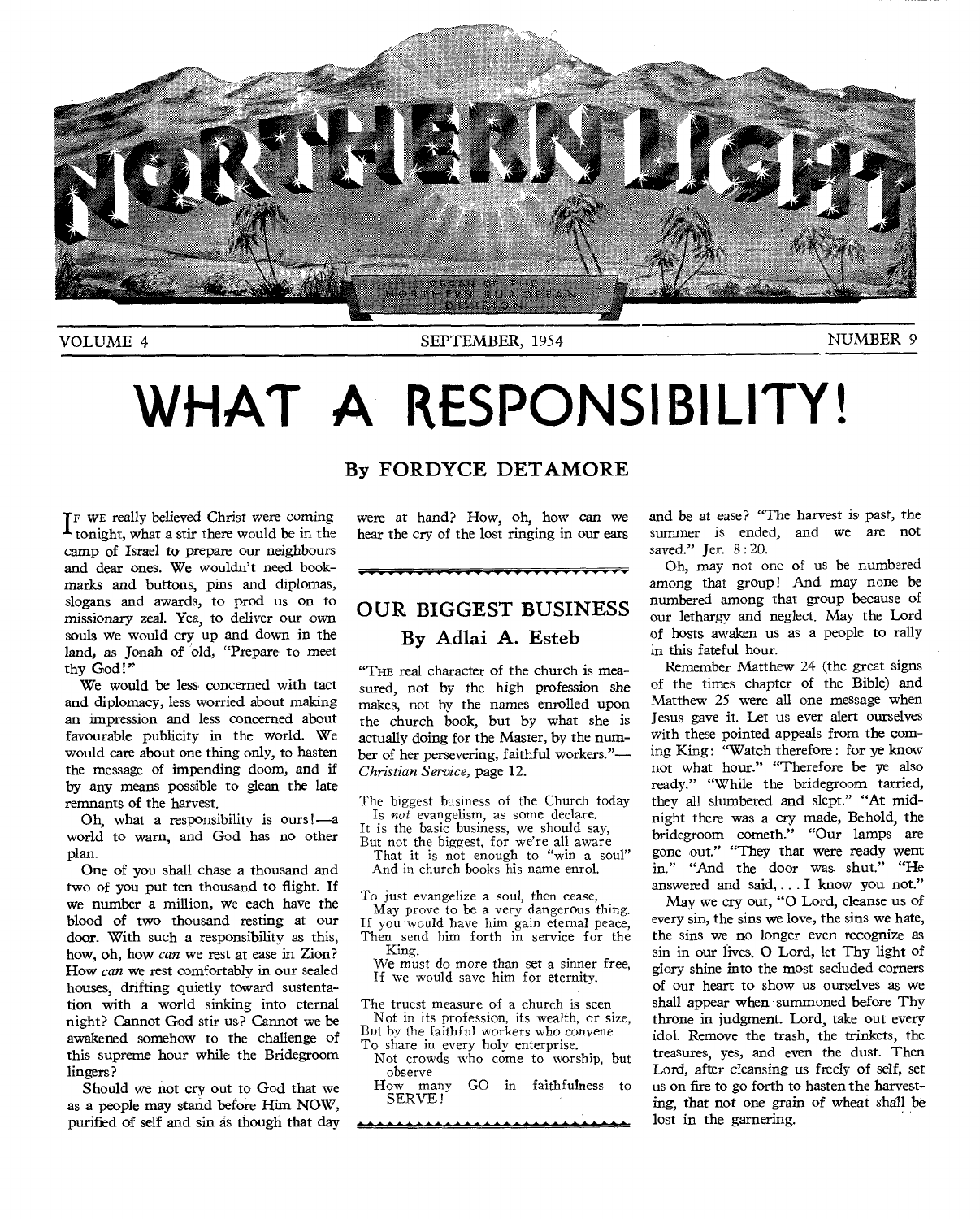

*New members added to the Sheffield church as a result of the City Hall campaign.* 

### **Progress Report from Sheffield**

#### **By K. A. Elias,** *Evangelist*

A LMOST exactly two years ago, R. M. A.<br>Smart and the writer were invited to Smart and the writer were invited to move into the Sheffield area to make advance preparations for an evangelistic drive in the city, planned for the autumn of 1953. Integral with those preparatory plans was the call of the brethren to join with G. E. Vandeman in his great crusade in the city of London. It was felt that the experience gained in this way would be of infinite value in the attack on Sheffield to follow, and this has proved true time and time again. We have deliberately modelled our approach in this city of steel, on the methods learned during those thrilling months in the Metropolis, and God has truly blessed wonderfully in the results achieved so far.

Back in Sheffield, where, in the meantime, Brother Smart had been holding the fort alone, we were joined by the remaining members of the team—Sisters E. Hanna and M. M. Thomson, and Brother J. Cuthell. They have given excellent service, and have been hard and enthusiastically at work ever since.

Hardly had the new-corners settled in before the inevitable "push" began, and we are happy to report that since then it has never slackened. During those early days, some 40,000 Voice of Prophecy cards were distributed, and 5,000 invitations were addressed by hand. Later, many thousands of handbills were sent from home to home; while over and over again the hoardings

and the newspapers repeated the invitation to attend those opening City Hall meetings.

Obviously our team of five was grossly inadequate to handle the work involved in the type of campaign envisaged. First, we felt it essential to strengthen the musical side of our approach, and to this end, with the willing and enthusiastic approval of our conference president, we invited Pastor B. A. Walton of Liverpool to come to our assistance for the vital first nights of the campaign. We were greatly cheered by his ready reponse, and we are deeply indebted to him for the wonderful lift he gave us during those early days.

Next we approached the brethren and sisters of the church. Without their help as ushers and usherettes our programme could never have been carried through. To this day, those who were present on those opening nights tell us what a deep impression the neat appearance and the welcoming smiles of these good folk had on them. Truly they have their share in the results achieved.

The first night some 1,250 listened to the message of the God of the starry universe, and warmed to the assurance of His abounding interest in their personal lives. We rejoice to tell you that many have testified that from that very night the Spirit of God commenced work on

their hearts, and that from that meeting their conversion began.

But where the Spirit of God is manifest, the opposition of the evil one is not far away, and so it proved in no uncertain way in this campaign. The first blow fell on the very day before our opening night, when Mrs. Elias was stricken down with rheumatic fever. God in His mercy preserved her from the dreaded complications which all too often are the aftermath of this complaint, and, although weak, she was given strength to carry through her appointed part in the latter part of the campaign.

Hardly had she left her bed, before Brother Smart was involved in a motor cycle accident in which his arm was broken. As a result, his help was severely limited for some months at the very height of the campaign, when his help was so vital. But we took courage during these, and sundry other smaller troubles, in the fact that where Satan actively opposes, much good must be pending; and so it proved.

In November, our mid-week meeting started, to be followed later in December by the Sabbath afternoon meetings. These proved a tremendous success right from the start.

Here again our team was temporarily augmented by the welcome and most valuable addition of Dr. J. Shone of Leeds. His series of health lectures during those early mid-week meetings was greatly appreciated, and they have done much to stabilize these services and to establish those attending in the message of present truth. Demonstrations in home nursing and cookery were given in conjunction with these talks, and aroused great enthusiasm. Sister Fielding of Leeds kindly and effectively demonstrated home nursing; and Sister Elias, following her welcome recovery, took over the cookery demonstrations and carried them through weekly until the end of March.

While all this was going on, the third angel's message was being proclaimed from meeting to meeting, and God's Spirit was blessing in a wonderful way. One dear sister, later received into church membership, told us that for years she had gone from church to church seeking somewhere where Jesus and His message was uplifted, and always she was disappointed until she came along to our services.

Thank God, the assurance of Jesus is still true: "I, if I be lifted up, will draw all men unto Me." Never have we felt the Spirit of God so near as when we pre-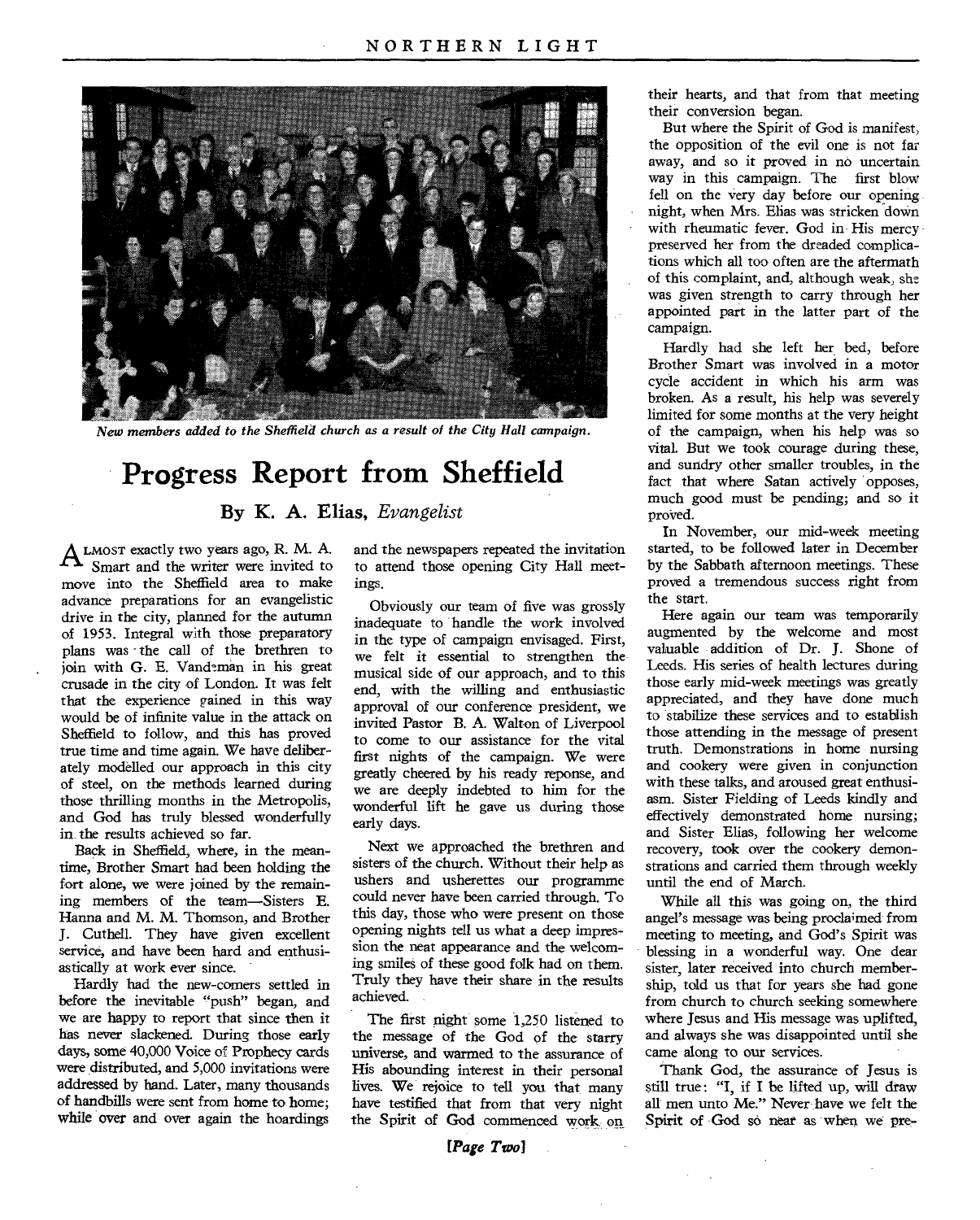sented the Sabbath truth for the first time in this series. We had frankly told the audience the previous night what we were going to speak on, and far from spoiling our audience, our attendance that night was larger than before, and those men and women gave us a wonderful hearing. Truly our souls were uplifted as we appealed to all present to follow the Saviour in this vital matter of Sabbathkeeping, and as we saw how willingly so many responded.

One day, perhaps, we will be able to tell you of some of the thrilling victories involved. Of the brother, who, for ten years had been dogged by this precious Sabbath truth, and who found peace and surrender during this series even though it meant losing his job and forfeiting his pension to keep the Sabbath holy. Of the other brother, who, for many weeks, absented himself without specific permission from work on Saturdays, until finally his employers decided that the whole department would pay better on a five-dayweek basis, and gave him, and all who worked under him, the sacred hours free! Of the sister who, suffering from heart trouble, was told by her doctor that these meetings had done more for her spiritually and physically in six months than all he had been able to do for her in years. When approached on the question of baptism he warmly advised her to go ahead for, in his opinion, the benefit she would get from following her Lord and Saviour would amply counteract any harmful effects the ceremony might have on her already weak heart. He readily volunteered to take full responsibility for anything that might go amiss, and of course nothing did. When we tell you that this doctor was one of the foremost leaders in the Methodist church you can understand how greatly we appreciate his co-operation.

The climax to our winter's work came on Sabbath, April 10th, when, in the Manor Baptist Church, kindly loaned to us for the occasion, a packed audience rejoiced with us as thirty-eight souls publicly testified to their faith in Jesus, and joined God's remnant people. We were honoured to have with us Pastor J. H. Bayliss, President of the North England Conference, and he most ably and tellingly addressed all present before these dear souls were led through the watery grave to rise to walk in newness of life with Christ Jesus. What an impressive scene it was as several married couples, a father and daughter, a grandmother and granddaughter, two sisters, as well as many

standing alone, were immersed at the foot of the cross which had been our symbol of purpose all through the series of meetings. Another cause of rejoicing was that of the thirty-eight added to the church at this time, eight were young people and twelve were men.

Yes, the Lord has blessed, and is blessing

us wonderfully. We do thank Him most sincerely for all He has done on our behalf. Already He is leading others to prepare for our second baptism planned for later in the year. Will you not pray for us to the end that many now in the valley of decision will step right over on Jesus' side?

## **1•••••s•=1;..,,MD..•••**■**••,.7,111.•,=-011•••••=,....kai,60,mi 111. s, •**

### **Witnessing at Ile-Ife Hospital West Africa**

#### By Sherman A. Nagel, **Jun.,** *M.D.*

Thus statement is briefly to outline some<br>of the extra-mission activities by the  $\rightarrow$  HIS statement is briefly to outline some Ile-Ife Hospital staff in connection with its work for the needy people of West Africa. It is briefly to relate experiences incidental to the holding of a series of public meetings.

The meetings started on March 7th. I have conducted the Bible lectures each Sunday and Wednesday night. Unfortunately, the hall, where the services are being held, seats, with crowding, only about 300, but even now, with the rains already on us, the interest has kept up well. Almost every night, if the weather permits, there is a large number outside the hall as well. The meetings will close in about three weeks' time.

Already we have begun to see the power of God working on the souls of men, and nearly a dozen have stepped out to join special Bible classes meeting on Friday night and Sabbath, which we pray will lead them finally to full acceptance of the faith and to baptism.

Among the interested ones are school teachers, managers of some of our local stores, and government workers. One man,

manager of one of the largest stores in Ife, receives a salary of nearly £50 a month. This last Sabbath afternoon I spent nearly three hours with him, sitting in a parked car along one of our jungle lined roads, pleading with him to make solid his decision to keep fully the truth which he has heard and which he believes. As I returned to his house in the town, he asked me if I would not come in and have prayer with him and his wife. The Lord seemed very near as the three of us sought God's power to give victory.

Another very splendid man, a patient that I did surgery on about ten days ago, told me an interesting story as he was being discharged from the hospital. Espec- ally. was I interested in his diary which contained much of his story, for there he had made notations day to day of his impressions, from the time he first contacted the hospital back in March, until he was discharged three days ago.

This man is the headmaster of a large United School about thirty miles away from the hospital. In March he came seeking admission to the hospital, but due to the fact there were many who had

*Out-patient Department, Ile-Ife Hospital, showing the waiting room with the chaplain holding morning worship with the patients before the Clinic begins. Only a portion of the patients and relatives is here shown. Frequently as many as 300 are in attendance.* 



*[Page Three]*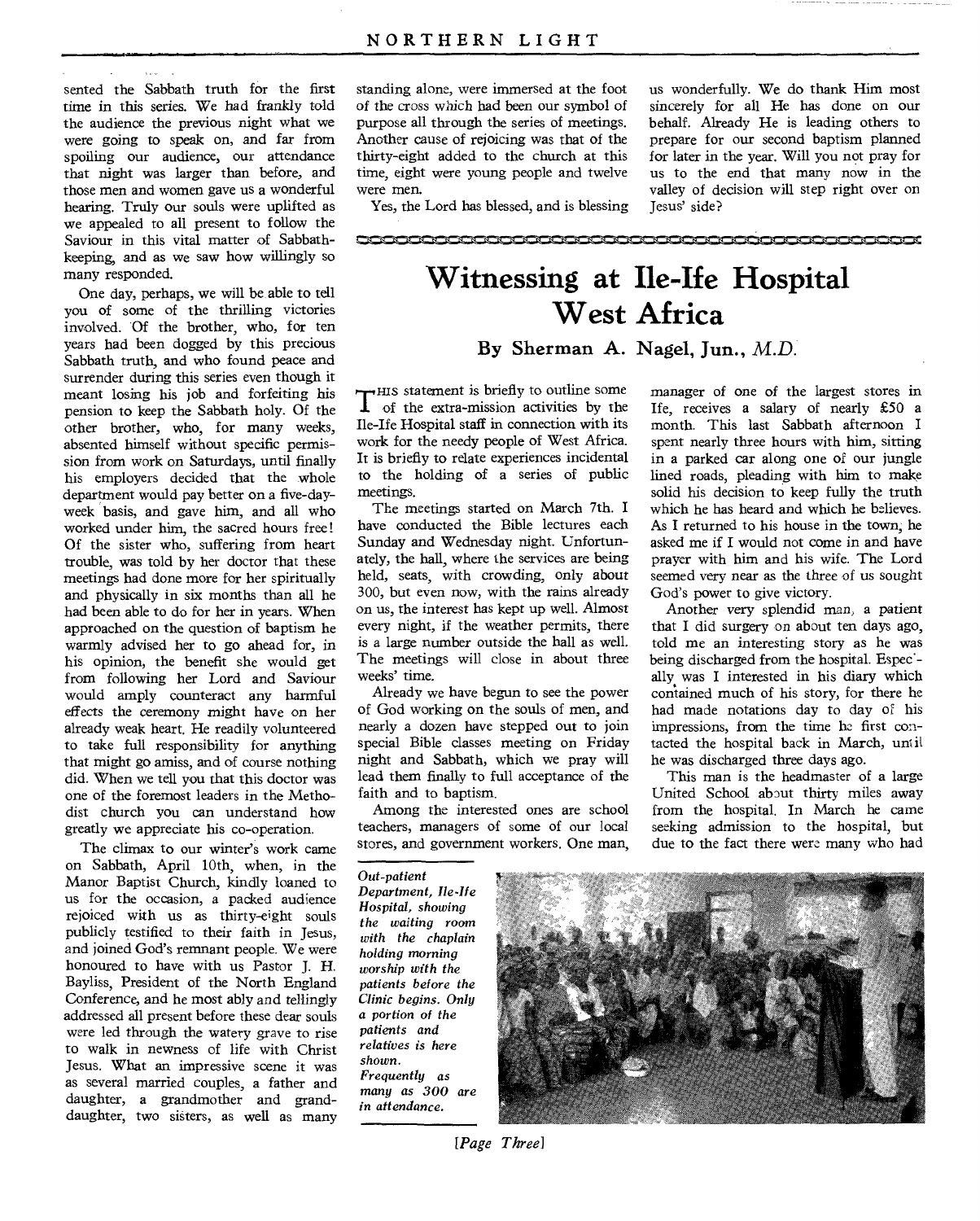

paid their fees for surgery in advance, I had to tell him to return in about six weeks' time. Though he tried hard to pressurize me to admit him then to the hospital, I told him I could show no partiality. My not being willing to be pressurized or to show partiality seemed to impress him considerably, and he had noted this also in his diary.

Fortunately, right at the time he was finally admitted to the hospital in May, our subjects on the Sunday and Wednesday night meetings were on the "True Sabbath," and "Who changed the Sabbath?" These two lectures he was able to attend before he underwent his surgery. In his ary he wrote down words something like this : "I have heard for the first time the doctrine of the true Sabbath. I promise God that by His power. from this day on I, will keep the seventh day of the Week holy according to the Bible."

I can assure you as he left us at the hospital it gave me a great deal of joy to be able to give him a number of our truthfilled books to take back to his home, and to enrol him in our "Home Bible Study Course" which our hospital staff has been conducting along with our evangelistic effort. As we parted, he assured me that even though it is a two to three hour ride on the bus or lorry, from his village to our town of Ife, from time to time he was coming down here on Friday afternoons so that he could fellowship with us on the Sabbath.

In his town, and within a radius of probably thirty miles around him, he will be the only Sabbath-keeper. At present I believe he is a member of another religious organization, but his sincere desire is to go back to his community now and bring to them the precious Sabbath truth and the other doctrines of salvation which go along with it.

I know you will join me at this time

*1954 Graduation Class of the Belle Mission Hospital, Nigeria.* 

in praying especially for these who have made their decisions, and for those who are yet in the "valley of decision."

**411•1,M.111•011..•1,111.** 

#### **NOT FAR FROM THE KINGDOM**

#### **By Pastor David H. Hughes,**  *Liberian Mission*

**ON** December 6, 1953, in Monrovia, Liberia, at 7 p.m. the Centennial Memorial Pavilion illuminated the surrounding area as a multitude, numbering well over 1,000, filed into the large doors of the elegant edifice.

Inside, the Pavilion fast filled to its capacity with people from all walks of life. The atmosphere was animated by a musical background of favourite hymns and spirituals. Finally, the crowd settled back with a collective sense of anticipation as three men quietly took their seats facing the large audience. After the opening song, introductory remarks were made by Evangelist D. H. Hughes, introducing Elder A. W. Cormack, Field Secretary of the General Conference. He made timely remarks and offered prayer for the success of the campaign. After the announcements and special music, Evangelist C. D. Henri, who was the speaker for the evening, preached a sermon that gripped the interest of all. This was the beginning of forty nights of sermons, after-meetings, and special prayers to bring to troubled souls peace through Christ.

This evangelistic campaign was not different from any other campaign. The days of preparation called for hours of planning, study, and pr a ye r. The local church was also aroused to lend its

ever-needed influence. A few days before the opening night, Elder Cormack arrived in Liberia on his itinerary of the West African mission field. His presence at such a time was of great importance. He was introduced to President W. V. S. Tubman, and enjoyed a personal interview with him. The future progress of the work of Seventh-day Adventists in Liberia dominated their discussion. The wise and practical advice and suggestions of Elder Cormack were of real value as the meetings progressed. His departure to other parts of the field was keenly felt.

Holding an evangelistic campaign in a large city such as Monrovia, the capital of Liberia, is no small task, but a very serious one. Many handicaps hampered the meetings to the last night of the series. One great handicap was the lack of a Bible teacher. It was necessary to fill the gap by using two elementary school teachers with no previous evangelistic training or experience. The heterogeneous audience was divided into four groups: the upper group and the middle group, the lower group and the native element. The meetings were largely attended by the upper and middle groups. The two inexperienced Bible workers were qualified to reach only the native element and the lower group. This shifted an added burden upon the two evangelists' shoulders.

The greatest handicap of the entire campaign was one that is very rare in evangelism. The Liberian Government graciously permitted the evangelistic company the use of the Pavilion, including the 800 chairs in it. All social and political and religious organizations looked to the government for the use of these chairs on special occasions. It so happened that these occasions were plenteous. Different organizations came at sundry times, and removed half or all of the chairs without notice. Hours were spent in locating the chairs and getting permission to take them back. Practically every week, sometimes two and three times a week, the evangelist who should have been studying or visiting the interested ones, was racing back and forth seeking, finding, and hauling chairs for the meeting. There were times when the chairs could not be located, and the meetings suffered as a result. But despite these handicaps, God blessed the meetings.

The Monrovia Bible Crusade was the name given to this series of meetings, and it was truly a crusade! The impact of the truths presented was felt in every quarter of the capital. High and low, rich and poor were all faced with the age-old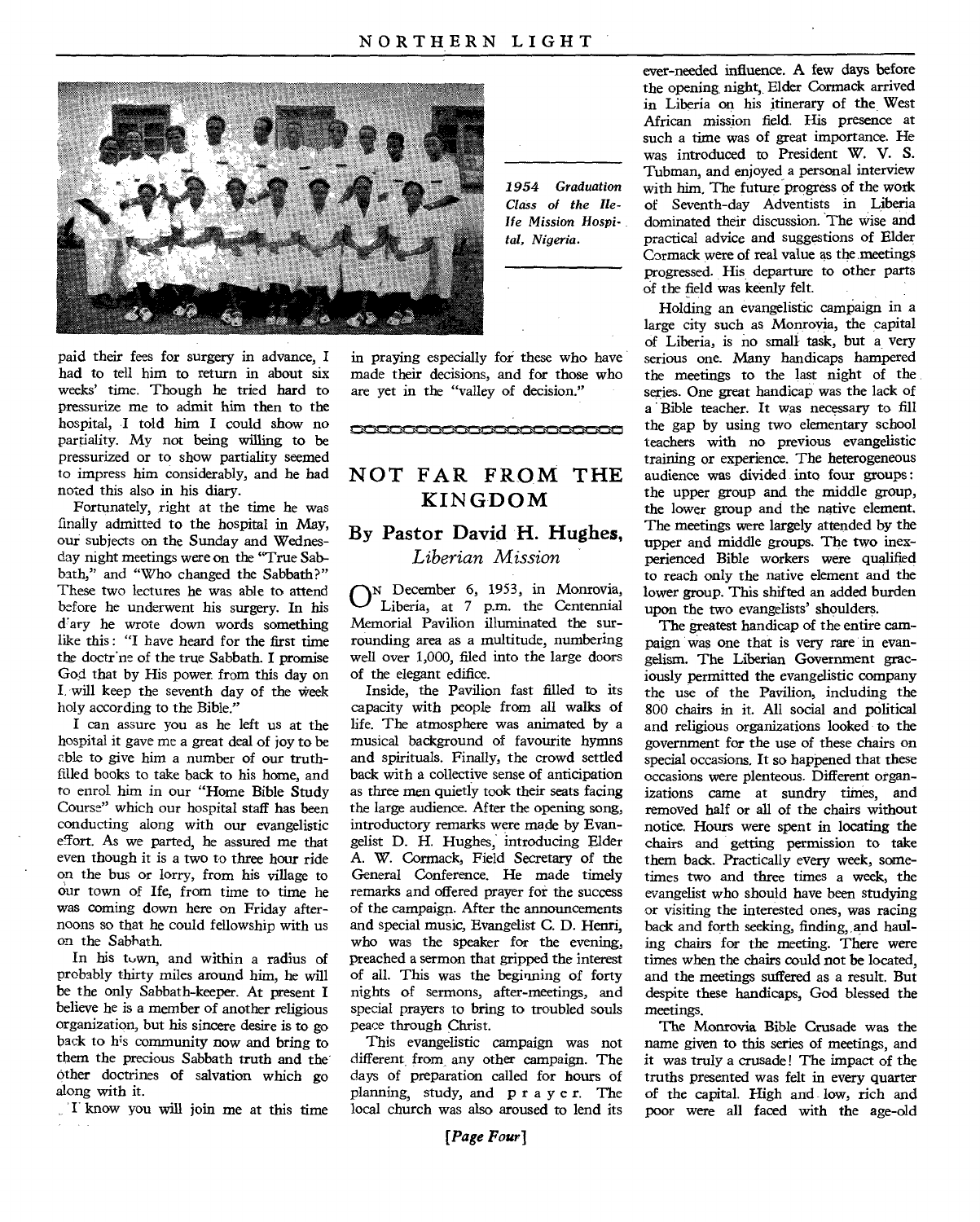problem of what to do with Christ. Many were called, for they came by the hundreds throughout the series of meetings. Many were strongly convicted by the Holy Spirit.

A spiritual warfare raged during those days. For example, one man under strong conviction took his stand on the Sabbath question three times at three different meetings. Yet when visited in his home by the evangelists, and encouraged to get his Sabbaths off, he sought every excuse for not being able to keep it. One high government official came every night without fail, and sat on the second or third row with his wife, imbibing every word. He secured every piece of literature given away, and purchased every book which was sold. He came to the mission home seeking spiritual counsel and a better understanding of the wonderful truths presented. He graciously invited the evangelists and their families into his home. His wife gave gifts to the wives, yet this man who is so close to the Kingdom failed to go all the way and publicly take a real stand for the truths presented. On the other hand, fifty converts came over the line, sixteen of whom are being prepared for baptism. Surely, God's Word will not return unto Him void.

It was discovered during these meetings that hundreds are not far from the Kingdom, but "not far from the Kingdom" will be too far one day. By His grace and for His sake let us therefore rise and finish the work He has given us to do.

The evangelistic company consisted of C. D. Henri and D. H. Hughes who preached alternate weeks; Mrs. Jane Hughes, organist and pianist; Mrs. C. D. Henri, assistant song director; and many Liberian young people who operated the projectors, acted as ushers, distributed announcements, and were helpful in many other ways.

**ICOOCCOOCCOOCCOOCCOO** 

#### **The Real Proof**

THERE are many who doubt Christianity, because they question its foundation. The way we can get them to believe is to prove that it is true. Even then men would ask: "How does the thing work?" For every one man who believes in Christianity because it is proven true, there are a thousand who will follow it because they see it working in the lives of others.

*—Dr. Harris E. Kirk.* 

#### **BEGEMDER MISSION REPORT FOR 1953**

#### **By E. Bjaanes**

ELDER BROBERG has requested me to give a report about the work in the Begemder Mission. The report will be brief, but there are a few facts I would like to stress. The year 1953 was a most interesting year in regard to mission work. Time will not permit me to go into details, but that for which we have long been praying has now come to pass. Opportunities have been offered us, and requests are coming to us from various peoples and from many places asking us to open the work among them.

There are two tribes in particular about whom I must say a little. They are the Israelites and the Kommant people. Both these tribes keep the seventh day as their Sabbath. The request made by the chief of the Kommants, Dejasmach Tashu, is well known to most of you. For years he has pleaded for us to work among his people. I was speaking with him just a short time back and he made me understand very plainly that he was disappointed with us because we have done nothing for his people. I told him that we have definite plans now to do something for his people, but he said, "I must see it before I can believe." We can understand his attitude when we remember that he has pleaded now for about twenty-five years. He has given advice as to how we should approach his people and how we should establish a strong work there.

Then we have the Falashes, the Ethiopian Jews. They, too, have been pleading with us to work among them. They even went to the authorities in Gondar to ask that permission be given to us for work to be started in their villages. They have sent some of their children to our mission school in Debra Tabor and would have sent many more if only we had had room for them. It is not long since we came into contact with these people, and we have done very little for them, yet even

so they are responding to the message in a wonderful way. I am sure that a great harvest of souls can be gathered from these two peoples, the Kommants and the Falashes.

Unfortunately all these people live north and west of Gondar, about 150 miles away from the station at Debra Tabor. When the rainy season comes along we in Debra Tabor are cut off from the remainder of the world, and during these four months we have no connection whatever with the Falashes and Kommants. I believe that now is the time to give serious study to the situation in the Begemder Mission concerning the evangelistic work. We must do something positive for these people who are begging us to give them the message. We have waited far too long. We need a centre in Gondar. We have not only the Falashes and Kommants but around Lake Tana we have the Weitos too. We have been given the promise that there they would appreciate evangelistic work as well as the medical work. I would like to suggest that a good way of combining this work would be with a mobile clinic. A dresser and an evangelist could work together. There are plenty of roads around Gondar. There is the road to Dabat, Davark, and Debevar. Then there is the road to Gogora with Koladobar and many villages right along the way. Then there is Addis Alem, and Chilga, and Tikkeldingja. This would be one means of coming into close contact with the people. There is a great need of such a clinic.

Fifty-seven new members were baptized during 1953, thus bringing our present membership to 425. This number is comparatively small, but ten others are ready for baptism and still others are interested. Our native evangelists have been working among new tribes in new places, so results from there will be seen later. Until now we have drawn our members from the Sheik Zachariah people, and they will still continue to come, but we felt the need to spread out to new places. Other missions are interested in the very people for whom we have started to work. That is one reason for us pushing on a little, and it

#### DEBRA TABOR HOSPITAL—STATISTICS 1949-1953

| Year | Patients treated<br>Hosp. clinic | Out clinics | Hospital<br>in-patients | Total<br>Income  |
|------|----------------------------------|-------------|-------------------------|------------------|
| 1949 | 4.335                            |             | 415                     | Eth. $$6,64900$  |
| 1950 | 3,719                            |             | 365                     | Eth. \$6,294.00  |
| 1951 | 4,723                            | about 500   | 511                     | Eth. \$7,784.00  |
| 1952 | 4,553                            | 1.000       | 1,015                   | Eth. \$12,107.80 |
| 1953 | 4.198                            | 1.824       | 1.260                   | Eth. \$14,186.85 |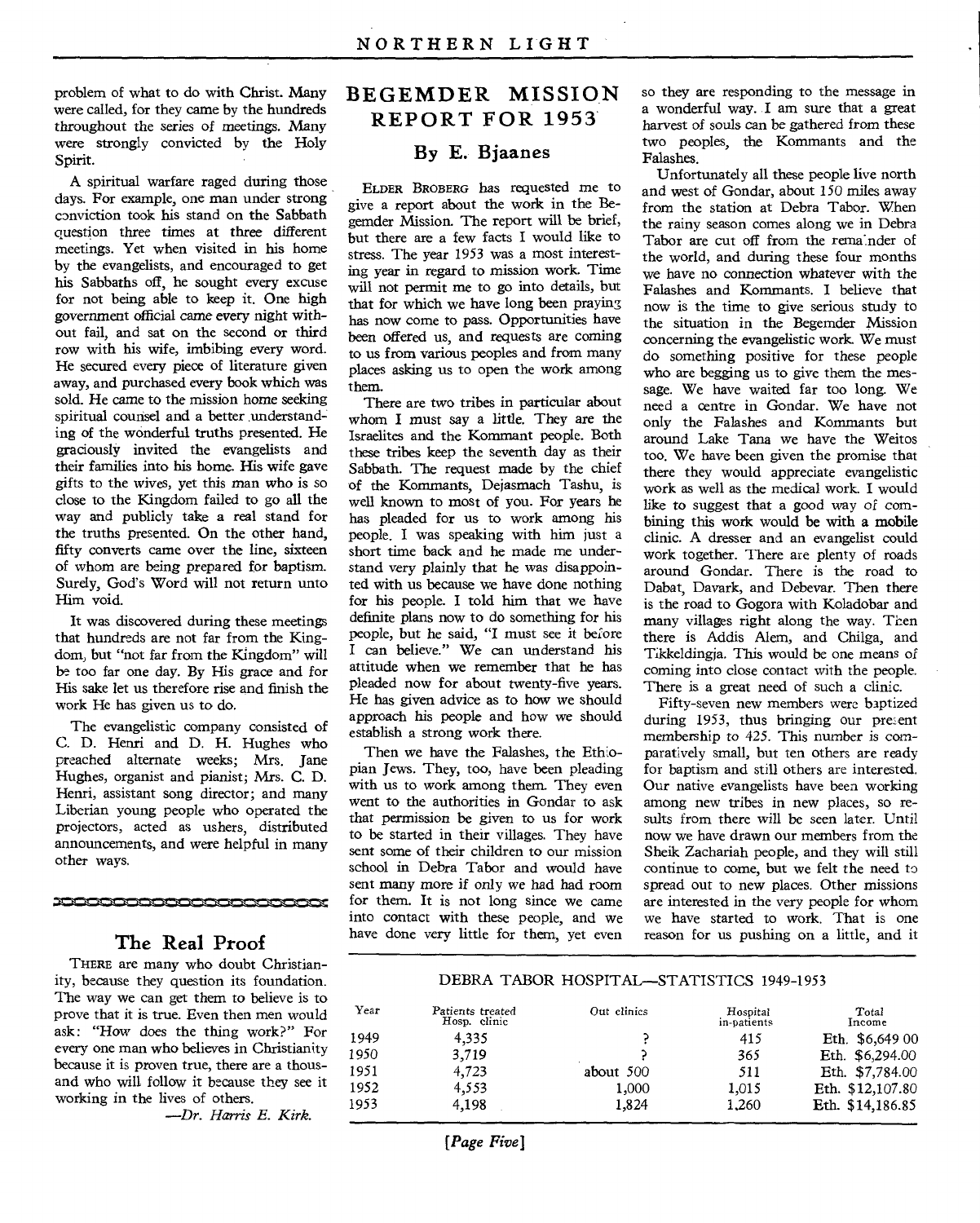also presents the need for us to do positive work now.

We have opened a clinic in Chilga, where we at present have an evangelist and a dresser working. We hope to open several such centres during this coming year. However, in order to do th's we need dressers and I sincerely hope that plans will be made for a dressers' course in Debra Tabor this year. It would be good if our evangelists had some training along these lines.

Attending the school this year we have eighty-nine students. Of these sixty are boarding students, the remainder are day students and some of these are hospital workers. We were very disappointed when we did not get the European teacher we were promised. We have not enough native teachers and now we are in great need of both a European teacher and a native teacher. The school has suffered these past two years for lack of teachers. The students come mostly from Adventist families, and it is from these young people we will have our future workers, not only in Begemder, but in the other missions too. A definite action must be taken now as to the providing of teachers. We have four church schools with about 100 children attending, and we plan to develop these to the standard required.

In closing let me bring before you some of the many needs at Debra Tabor:

1. Reparation of the European dwellings. Some work has been done, but there is still room for a big improvement.

2. Opening of new work in new places.

3. Mobile clinic.

4. Church furniture—new pulpit, platform, chairs, etc.

5. A larger and better organ.

6. Furniture for teacher family house.

7. A lorry.

#### *Hospital*

1. Repair and repainting.

2. Furniture.

3. Linen and bedding.

4. A wash-house.

5. Repair of national workers' dwelling. 6. Room for the "Ras Kassa Clinic ' contract.

#### *School*

1. Maps and teaching aids.

2. Reading books in Amharic.

3. Material for dining room tables, benches, and cupboards.

These are only a few of our needs as those of you who have visited Debra Tabor will know.

The future outlook for the Begemder Mission is brighter than ever before. I sincerely believe that with God's help we can double our membership within the next few years. When we first started in 1946 there was a membership of eighty and no native evangelists. Today the membership has increased more than five times and we have fourteen evangelists out in the field. This increase is due to the faithful work of the evangelists. They have been locally trained and we plan to train more. Our need for national workers is great. The task of training them is not easy but it pays with dividends.

From every corner of the field, people are begging us to "come over and help" them. Now is our opportunity to make a move and spread the message. May God help us to do so before it is too late.

We have not succeeded in increasing the number of out-patients from year to year in Debra Tabor Hospital, but the number of in-patients has increased by three times from 1949 to 1953. The apparent decrease in out-patients from 1952 to 1953 was caused by better registration. In 1952 the work was done mostly by national workers, and many were registered twice when their cards were mislaid, and some even three times. Now this work is cared for by Sister Margit Halvorsen. Before 1952 we recorded the same person again if he came back to the clinic the same year for another disease.

The Chilga clinic treated 763 patients last year, and collected Eth. \$1,000.60.

Wobet Bogale has been working most of the year on out-clinics. He has treated 713 patients and collected about \$1,200.

Four dressers obtained their certificates in Gimbie last year, but as they need further education they will continue to study in our boarding school, therefore they will not be used much in our hospital this year.

### **Graduation Exercises at Skodsborg Badesanatorium**

**',,Ami,,emi,eni,Ine,miNmi,m,imi...e.rNma,one.sni•••••••••••=1:1110.111emorIvorl•Osmilmisam,NRiaxm,nr,mi,m,=,••NaesvaNimiNmr.:41e,,41.,MNimisaa,** 

#### **By** Markur Henriksen

ON Wednesday evening, March 31st, the<br>Closing exercise of the 1954 Class of closing exercise of the 1954 Class of Physiotherapy took place. This class is the fifty-fifth in the history of Skodsborg Sanitarium and the third since the institution received State recognition.

This class, which has brought quite a degree of renown to our school, will long be remembered by those who took part in the exercises, and we feel sure it will be very difficult for any following class to attain to the high standard reached by them. Of the seventeen students who graduated, fourteen passed their examination with honours. One of the students, Aila Kuovisto, received eighty points, which is the highest amount obtainable. This was certainly a splendid achievement, especially taking into consideration the fact that Sister Aila comes from Finland, and is therefore not too familiar with the Danish language. Another student, Hanna Aasvik, from Norway, followed very closely, obtaining seventy-nine points.

For the occasion, the platform was decorated with a dark background on which was the class motto, "For Health and Truth," and was draped with the flags of the nations represented, namely, Finland, Norway, and Denmark. After the class was seated, Dr. Eskild Hansen,

*[Page Six]* 

the leader of the School of Physiotherapy, bade the congregation and Class of 1954 welcome.

The Sanitarium chaplain, Pastor J. Jensen, then addressed the young physiotherapists quoting Proverbs 21 :21: "He that followeth after righteousness and mercy, findeth life, righteousness, and honour." He told the graduates that they had not entered upon their course merely to obtain for themselves a means of livelihood, but because of their Christian convictions and their desire to serve God and humanity. He continued: "Preserve this outlook on life continually, it is what gives life its real purpose and meaning. Unless you do this, you will be poor in spite of material gain. You will also be rich, however little your material gain may be."

Dr. Eskild Hansen, their leader, told the graduates the great need of having a good knowledge of the various sciences concerned, and to keep pace with the times if the graduates would render effective and expert service. He further told them the great need of getting to know their patients, and for showing at all times a spirit of understanding and helpfulness. Only in this way could they become the ideal physiotherapist.

During the closing exercises, Dr. A.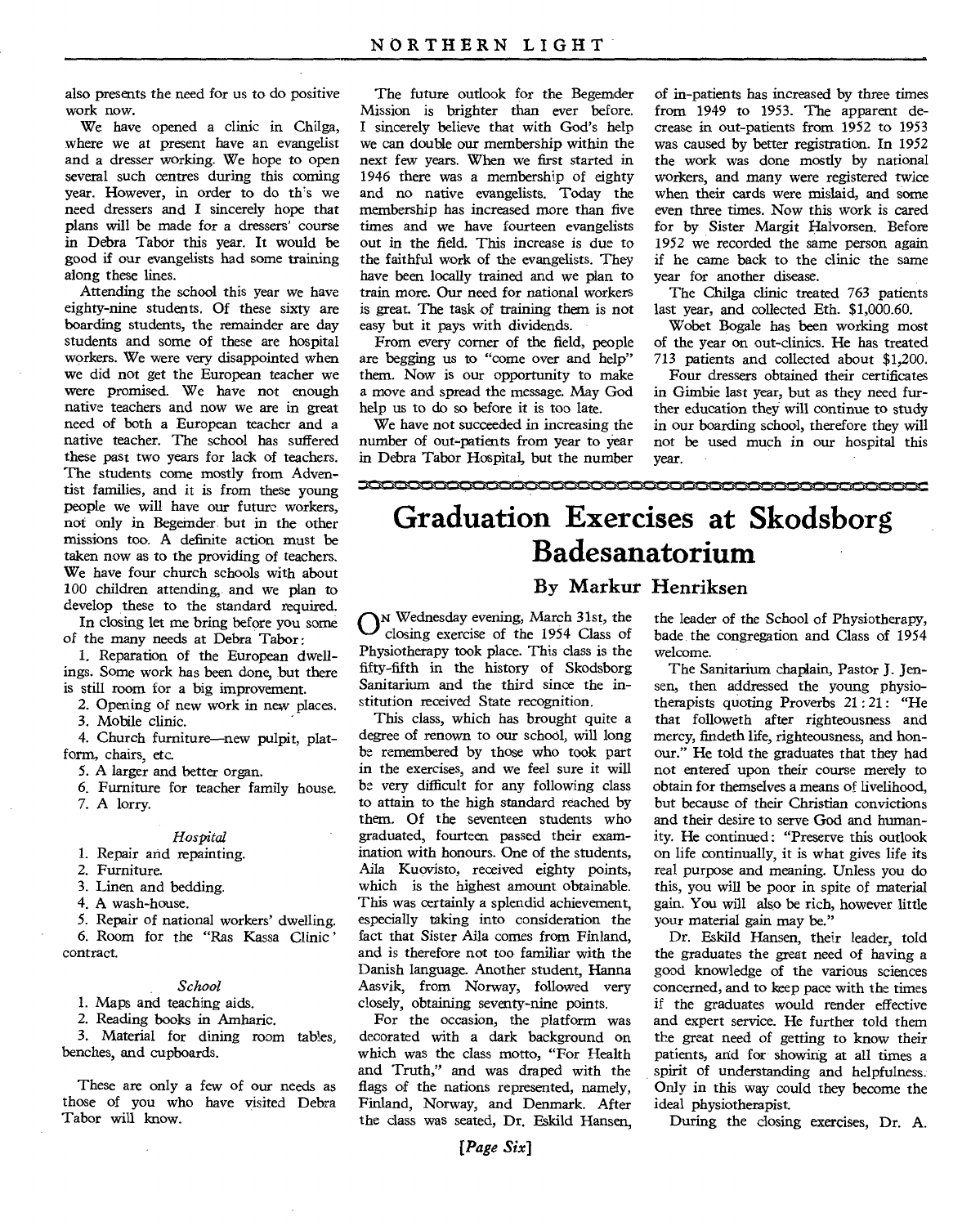Andersen arrived from London where he had attended the Division Council, and brought greetings from our headquarters in England. The graduation exercises closed with the distribution of diplomas and bouquets of flowers. Afterward a dinner was served in the Sanitarium dining hall in honour of the graduating class and their friends and relatives.

#### **GOOD NEWS FROM GREENLAND**

i`samismiN17,sint,a1,06,310,3011,NiNmi,

INTERESTING news has just reached us<br>
from Andreas Nielsen who, with Ernst from Andreas Nielsen who, with Ernst Hansen, has begun the summer's work in Greenland. This news is supplied to us through the courtesy of H. Muderspach, president of the East Denmark Conference. We quote from the statement made by Brother Nielsen :

"During the short time in which we have had opportunity to visit the different places we have had many experiences. We were happy to meet Amon Berthelsen in Holsteinsborg again. Together with his son he has remained firm in his belief. It was wonderful also to find that others too, in Holsteinsborg, have become interested in our message. How many they are, and how deep are their convictions, I will inform you later, when I have had opportunity to visit them further. Of course, they need much more teaching, and we need time to give that.

"In Christianshab, where the local steamer *7ulius Thomsen* stayed a little over a day, we visited the homes with our tracts. We had a good conversation with the teacher both at the school and in his home. Here we also were invited to celebrate a birthday together with some neighbours. In the evening we conducted a public meeting with stereoscopic slides on the topic 'The Return of Christ'; the teacher acted as translator. There were about 116 persons present, which was very fine, as you know that there are only about fifty houses in this place. Here in jacobshavn (the place the letter is sent from) the meeting place was filled to overflowing, with about 150 persons present. Peter Rovsing, a retired minister of the State church, translated for me. We stayed in his home.

"The leading priest *in* the State church at Godthab had sent a long telegram to the Greenlandic priest here. This telegram, which he showed me, stated that he should warn the inhabitants of the town against our work. This warning had been sent out, but we have the privilege of claiming the promise Tor we can do nothing against the truth, but for the truth,' and this keeps us of good courage.

"Around July 1st we expect to go to Godhavn or Egedesminde. Under all circumstances we must pay a longer visit to Holsteinsborg as well as to Godthab; the short time we have at our disposal does not allow us to visit more places, as we are so seldom able to get boat passages and the distances are so great. There should be at least one worker here all the time in order to get more results. From Julianehab to Godthab there is a boat passage all winter, and some winters they are even able to reach as far north as Holsteinsborg, so there would be something to do in the winter months also."

E. B. RUDGE.

#### **COOCCOOCCOOCCOOCCOOC**

#### **COLLEGE OF MEDICAL EVANGELISM**

NIGERIA, British West Africa, is the destination of Miss Esther Mae Rose. Miss Rose recently spent a month at Loma Linda, California, preparing for her assignment as missionary nurse. She has spent four years in Nigeria and plans to leave the States in July to return.

Miss Rose was one of the members of a class of nine taking a course in Tropical Hygiene and Parasitology at the School of Tropical and Preventive Medicine, a school of the College of Medical Evangelists, in Loma Linda, California. This course is given especially for nurses whose interests are in the tropics. It give them an orientation into health hazards prevalent in the world's tropical areas.

Two Northern European Division young people were among 177 graduates at the College of Medical Evangelists' colourful commencement. President W. E. Macpherson presided at the June 5th and 6th ceremonies.

Dr. Frank H. Yost of the Theological Seminary in Washington, D.C., spoke Sabbath afternoon at the Pasadena Civic Auditorium. His topic was "What Are You Doing Here?"

Dr. Harrison S. Evans, professor at Ohio State University and Medical Director of the Harding Sanitarium in Worthington, Ohio, gave the Sunday evening commencement address. He spoke on the subject, "The Medical Career and Its Personal Aspects."

The two physician graduates and their

*[Page Seven]* 

places of internship are: Dr. Carl Houmann, Washington Sanitarium and Hospital, Washington, D.C.; Dr. Trygve Opsahl, Washington Sanitarium and Hospital, Washington, D.C.

*Public Relations Office, College of Medical Evangelists, Loma Linda, Calif.* 

### **BRITISH DOCTORS AID ANGLICAN STUDY OF SPIRITUAL HEALING**

1,1 v N N N ,1411

PHYSICIANS throughout Great Britain are being asked by the British Medical Association to co-operate with it in preparing evidence of spiritual healing for the Church of England's Commission on Divine Healing. The commission, set up last October by the archbishops of Canterbury and York, is collecting data in an effort to determine whether unexplained recoveries from prolonged illnesses are the result of "suggestion, spontaneous remission, or divine intervention." It also is concerned with the co-operation existing, or that could exist, between doctors and the clergy. Doctors who have had experiences involving unexplained cures are being asked by the medical association to report whether the patient's recovery was attended by spiritual ministrations; if so, whether these ministrations were healing services, and laying on of hands, or unction, and whether such influences as public or private prayer, or "pilgrimages to places such as Lourdes" were involved.—Review *and Herald.* 

#### **FIRST HEBREW ADVENTIST CONGREGATION**

E. L. BRANSON, president of the Greater New York Conference, reports that a permanent home for the first Hebrew Adventist congregation in the world was dedicated in the Bronx Community Temple, New York City, on March 6th. There are two and a half million Jews in this great city.

After five years the congregation now numbers fifty. This church has always led the entire conference *in* per capita giving. Most members pay a second tithe which mets all local church and denominational obligations. Pastor Branson writes : 'We know that our believers every-

*(Continued on back page.)*